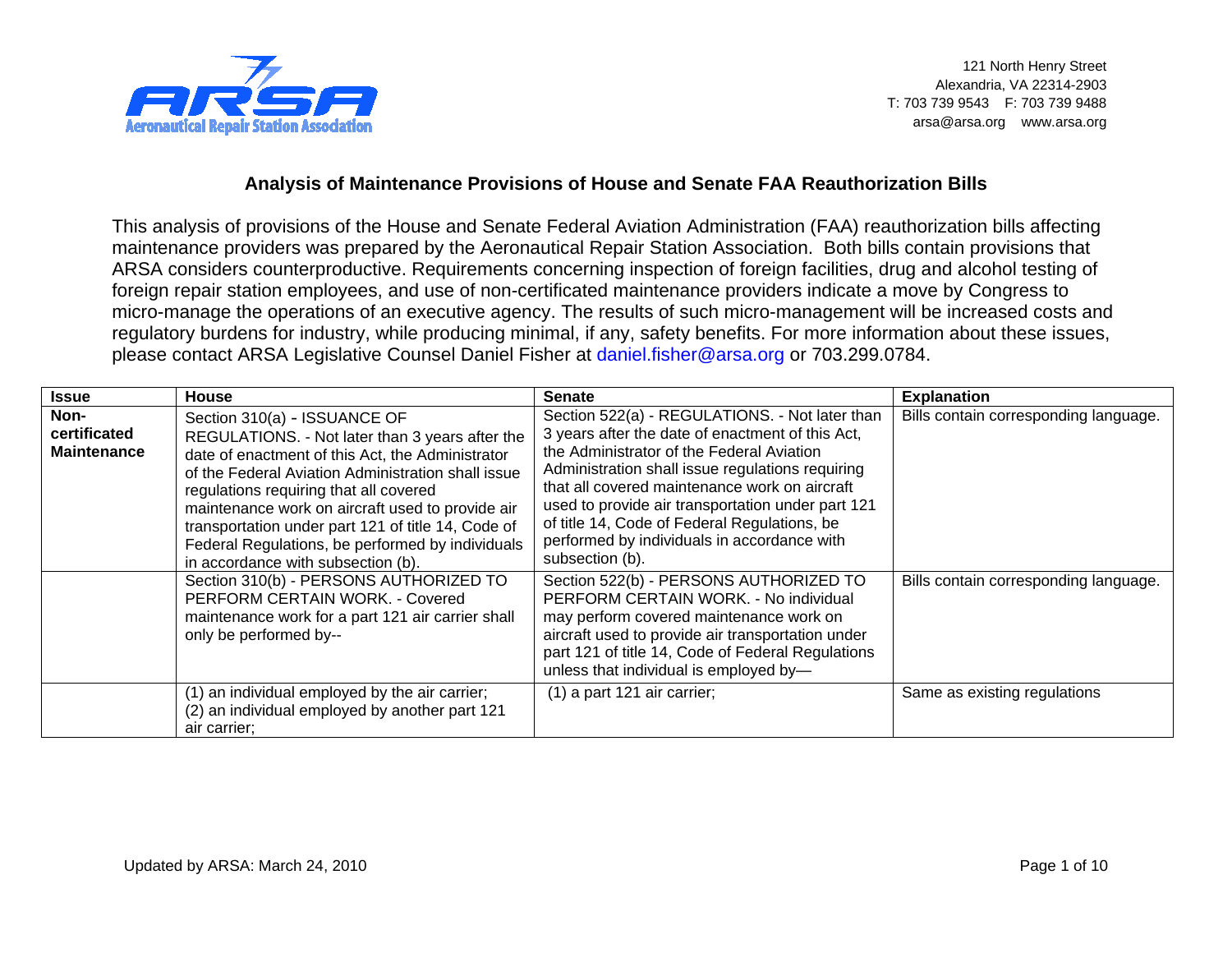| <b>Issue</b>                                           | <b>House</b>                                                                                                                                                                                                                                                                                                                                                                                                                                                                                                                                                                                      | <b>Senate</b>                                                                                                                                                                                                                                                                                                                                                                                                                                                                                                                               | <b>Explanation</b>                                                                                                                                                                                                                                                                                                                                                                                                                                                                                                                                                                                                                                                                                                                                                              |
|--------------------------------------------------------|---------------------------------------------------------------------------------------------------------------------------------------------------------------------------------------------------------------------------------------------------------------------------------------------------------------------------------------------------------------------------------------------------------------------------------------------------------------------------------------------------------------------------------------------------------------------------------------------------|---------------------------------------------------------------------------------------------------------------------------------------------------------------------------------------------------------------------------------------------------------------------------------------------------------------------------------------------------------------------------------------------------------------------------------------------------------------------------------------------------------------------------------------------|---------------------------------------------------------------------------------------------------------------------------------------------------------------------------------------------------------------------------------------------------------------------------------------------------------------------------------------------------------------------------------------------------------------------------------------------------------------------------------------------------------------------------------------------------------------------------------------------------------------------------------------------------------------------------------------------------------------------------------------------------------------------------------|
| Non-<br>certificated<br><b>Maintenance</b><br>(Cont'd) | (3) an individual employed by a part 145 repair<br>station; or                                                                                                                                                                                                                                                                                                                                                                                                                                                                                                                                    | (2) a part 145 repair station or a person<br>authorized under section 43.17 of title 14, Code<br>of Federal Regulations;                                                                                                                                                                                                                                                                                                                                                                                                                    | Same as existing regulations. Note<br>that both the House and Senate bill<br>prohibit contracting covered work to a<br>person certificated under part 65<br>unless that person is employed by an<br>air carrier, repair station or a<br>company contractor as identified in<br>(4), below. Also, note that the Senate<br>bill takes into account our BASA with<br>Canada, recognizing that the<br>certification granted by Transport<br>Canada to an Approved Maintenance<br>Organization (AMO) is the equivalent<br>of part 145 approval. The House bill<br>does not.                                                                                                                                                                                                          |
|                                                        | (4) an individual employed by a company that<br>provides contract maintenance workers to a part<br>145 repair station or part 121 air carrier, if the<br>individual-<br>(A) meets the requirements of the part 145 repair<br>station or the part 121 air carrier;<br>(B) works under the direct supervision and<br>control of the part 145 repair station or part 121<br>air carrier; and<br>(C) carries out the work in accordance with the<br>part 121 air carrier's maintenance manual and, if<br>applicable, the part 145 certificate holder's repair<br>station and quality control manuals. | (3) a person that provides contract maintenance<br>workers or services to a part 145 repair station or<br>part 121 air carrier, and the individual-<br>(A) meets the requirements of the part 121 air<br>carrier or the part 145 repair station;<br>(B) performs the work under the direct<br>supervision and control of the part 121 air carrier<br>or the part 145 repair station directly in charge of<br>the maintenance services; and<br>(C) carries out the work in accordance with the<br>part 121 air carrier's maintenance manual. | These provisions cover two kinds of<br>contract personnel. (1) Both generally<br>recognize that persons employed by<br>temporary maintenance personnel<br>agencies such as STS and AeroTech<br>are treated the same as air carrier or<br>repair station employees. However,<br>(2) workers at non-certificated shops<br>that perform contract maintenance<br>functions would require direct<br>supervision under the House bill<br>whereas the Senate bill is generally<br>consistent with existing regulations<br>(e.g., a repair station must remain<br>directly in charge of the work<br>performed which requires it to be<br>available for consultation on matters<br>affecting airworthiness).<br>However, the air carrier would have to<br>directly supervise the worker. |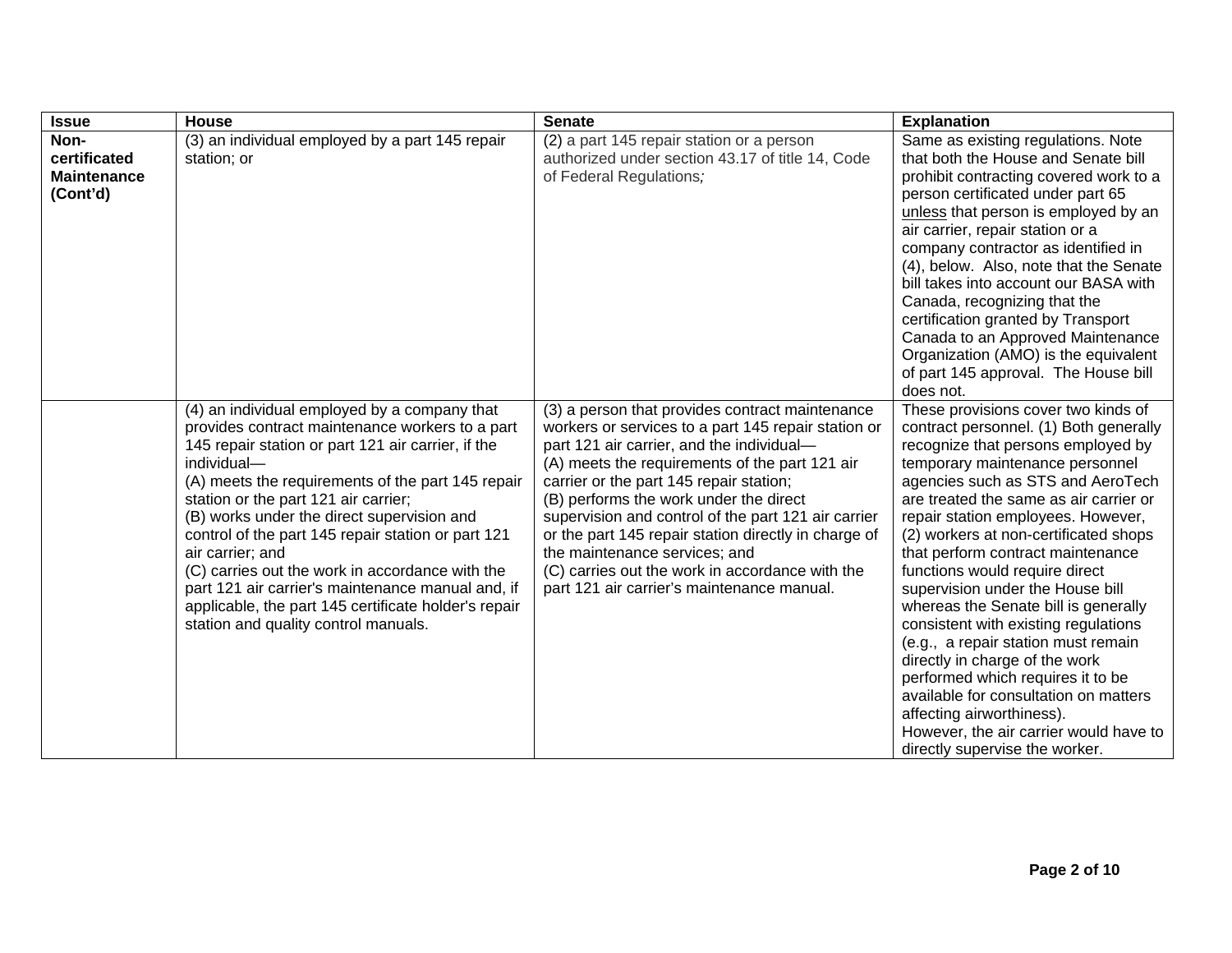| <b>Issue</b>                                           | House                                                                                                                                                                                                                                                                                                                                                                                                                                                                                                                                                                                                                                                                                                                                                                                                                                                                                                                                                                                      | <b>Senate</b>                                                                                                                                                                                                                                                                                                                                                                                                                             | <b>Explanation</b>                                                                                                                                                                                                                                                                                                                                                                                                                                                                                    |
|--------------------------------------------------------|--------------------------------------------------------------------------------------------------------------------------------------------------------------------------------------------------------------------------------------------------------------------------------------------------------------------------------------------------------------------------------------------------------------------------------------------------------------------------------------------------------------------------------------------------------------------------------------------------------------------------------------------------------------------------------------------------------------------------------------------------------------------------------------------------------------------------------------------------------------------------------------------------------------------------------------------------------------------------------------------|-------------------------------------------------------------------------------------------------------------------------------------------------------------------------------------------------------------------------------------------------------------------------------------------------------------------------------------------------------------------------------------------------------------------------------------------|-------------------------------------------------------------------------------------------------------------------------------------------------------------------------------------------------------------------------------------------------------------------------------------------------------------------------------------------------------------------------------------------------------------------------------------------------------------------------------------------------------|
| Non-<br>certificated<br><b>Maintenance</b><br>(Cont'd) | No corresponding language.                                                                                                                                                                                                                                                                                                                                                                                                                                                                                                                                                                                                                                                                                                                                                                                                                                                                                                                                                                 | (4) by the holder of a type certificate, production<br>certificate, or other production approval issued<br>under part 21 of title 14, Code of Federal<br>Regulations, and the holder of such certificate or<br>approval-<br>(A) originally produced, and continues to<br>produce, the article upon which the work is to be<br>performed; and<br>(B) is acting in conjunction with a part 121 air<br>carrier or a part 145 repair station. | Unlike the House legislation, the<br>Senate bill allows an exemption for<br>original equipment manufacturers<br>(OEM) to perform covered<br>maintenance work without being<br>classified as a non-certificated<br>maintenance provider if the OEM<br>originally produced and continues to<br>produce the article.<br>The "continues to produce"<br>requirement poses a problem if a<br>repair station needs an OEM to<br>perform covered maintenance on an<br>article it once produced, but no longer |
|                                                        | Section $310(c)$ - PLAN. -<br>(1) Development - The Administrator shall<br>develop a plan to --<br>(A) require air carriers to identify and provide to<br>the Administrator a complete listing of all non-<br>certificated maintenance providers that perform,<br>before the effective date of the regulations to be<br>issued under subsection (a), covered<br>maintenance work on aircraft used to provide air<br>transportation under part 121 of title 14, Code of<br><b>Federal Regulations;</b><br>(B) validate the lists that air carriers provide under<br>subparagraph (A) by sampling air carrier records,<br>such as maintenance activity reports and general<br>vendor listings; and<br>(C) include surveillance and oversight by field<br>inspectors of the Federal Aviation Administration<br>for all non-certificated maintenance providers<br>that perform covered maintenance work on<br>aircraft used to provide air transportation in<br>accordance with such part 121. | No corresponding language.                                                                                                                                                                                                                                                                                                                                                                                                                | does.<br>The House bill requires the FAA<br>develop a plan to gather information<br>on use of non-certificated<br>maintenance providers and<br>implement surveillance plans.<br>The requirement would impose a<br>reporting burden on industry and<br>further stress the FAA's already<br>limited inspector resources without<br>demonstrating a safety benefit.                                                                                                                                      |
|                                                        | Section 310(d) - DEFINITIONS. - In this section,<br>the following definitions apply:                                                                                                                                                                                                                                                                                                                                                                                                                                                                                                                                                                                                                                                                                                                                                                                                                                                                                                       | Section 522(d) - DEFINITIONS. - In this section:                                                                                                                                                                                                                                                                                                                                                                                          | Bills contain corresponding language.                                                                                                                                                                                                                                                                                                                                                                                                                                                                 |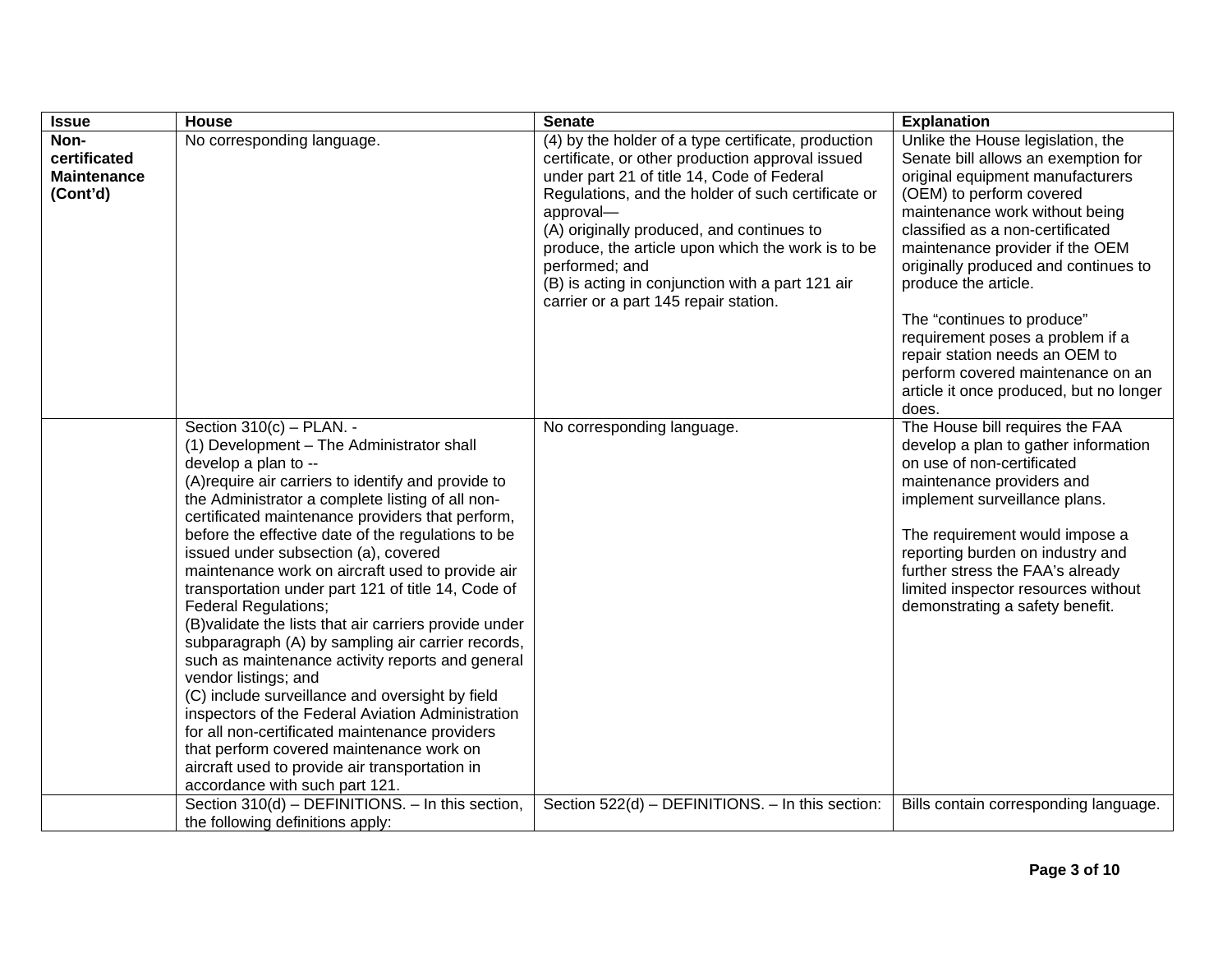| <b>Issue</b>                                           | <b>House</b>                                                                                                                                                                                                                                                                                          | <b>Senate</b>                                                                                                                                                                                                                                | <b>Explanation</b>                                                                                                                                                                                                                         |
|--------------------------------------------------------|-------------------------------------------------------------------------------------------------------------------------------------------------------------------------------------------------------------------------------------------------------------------------------------------------------|----------------------------------------------------------------------------------------------------------------------------------------------------------------------------------------------------------------------------------------------|--------------------------------------------------------------------------------------------------------------------------------------------------------------------------------------------------------------------------------------------|
| Non-<br>certificated<br><b>Maintenance</b><br>(Cont'd) | (1) COVERED MAINTENANCE WORK- The<br>term `covered maintenance work' means<br>maintenance work that is essential, regularly<br>scheduled, or a required inspection item, as<br>determined by the Administrator.                                                                                       | (1) COVERED MAINTENANCE WORK. - The<br>term "covered maintenance work" means<br>maintenance work that is essential maintenance.<br>regularly scheduled maintenance, or a required<br>inspection item, as determined by the<br>Administrator. | Bills contain corresponding language.<br>Note that the term "essential<br>maintenance" (to be defined by the<br>FAA) would replace "substantial<br>maintenance" as defined in Order<br>8900.1 and air carrier Ops Specs<br>paragraph D091. |
|                                                        | (2) PART 121 AIR CARRIER- The term `part 121<br>air carrier' means an air carrier that holds a<br>certificate issued under part 121 of title 14, Code<br>of Federal Regulations.                                                                                                                      | (2) PART 121 AIR CARRIER. - The term "part<br>121 air carrier" has the meaning given that term<br>in section 44730(f)(1) of title 49, United States<br>Code.                                                                                 | Bills contain corresponding language.                                                                                                                                                                                                      |
|                                                        | (3) PART 145 REPAIR STATION- The term `part<br>145 repair station' means a repair station that<br>holds a certificate issued under part 145 of title<br>14, Code of Federal Regulations.                                                                                                              | (3) PART 145 REPAIR STATION. - The term<br>"part 145 repair station" has the meaning given<br>that term in section $44730(f)(2)$ of title 49, United<br>States Code.                                                                         | Bills contain corresponding language.                                                                                                                                                                                                      |
|                                                        | (4) NONCERTIFICATED MAINTENANCE<br>PROVIDER- The term `non-certificated<br>maintenance provider' means a maintenance<br>provider that does not hold a certificate issued<br>under part 121 or part 145 of title 14 Code of<br>Federal Regulations.                                                    | No corresponding language.                                                                                                                                                                                                                   | The Senate bill does not contain a<br>definition for "non-certificated<br>maintenance provider."                                                                                                                                           |
|                                                        | (e) Authorization of Appropriations- There is<br>authorized to be appropriated such sums as may<br>be necessary for the Administrator to hire<br>additional field safety inspectors to ensure<br>adequate and timely inspection of maintenance<br>providers that perform covered maintenance<br>work. | No corresponding language.                                                                                                                                                                                                                   |                                                                                                                                                                                                                                            |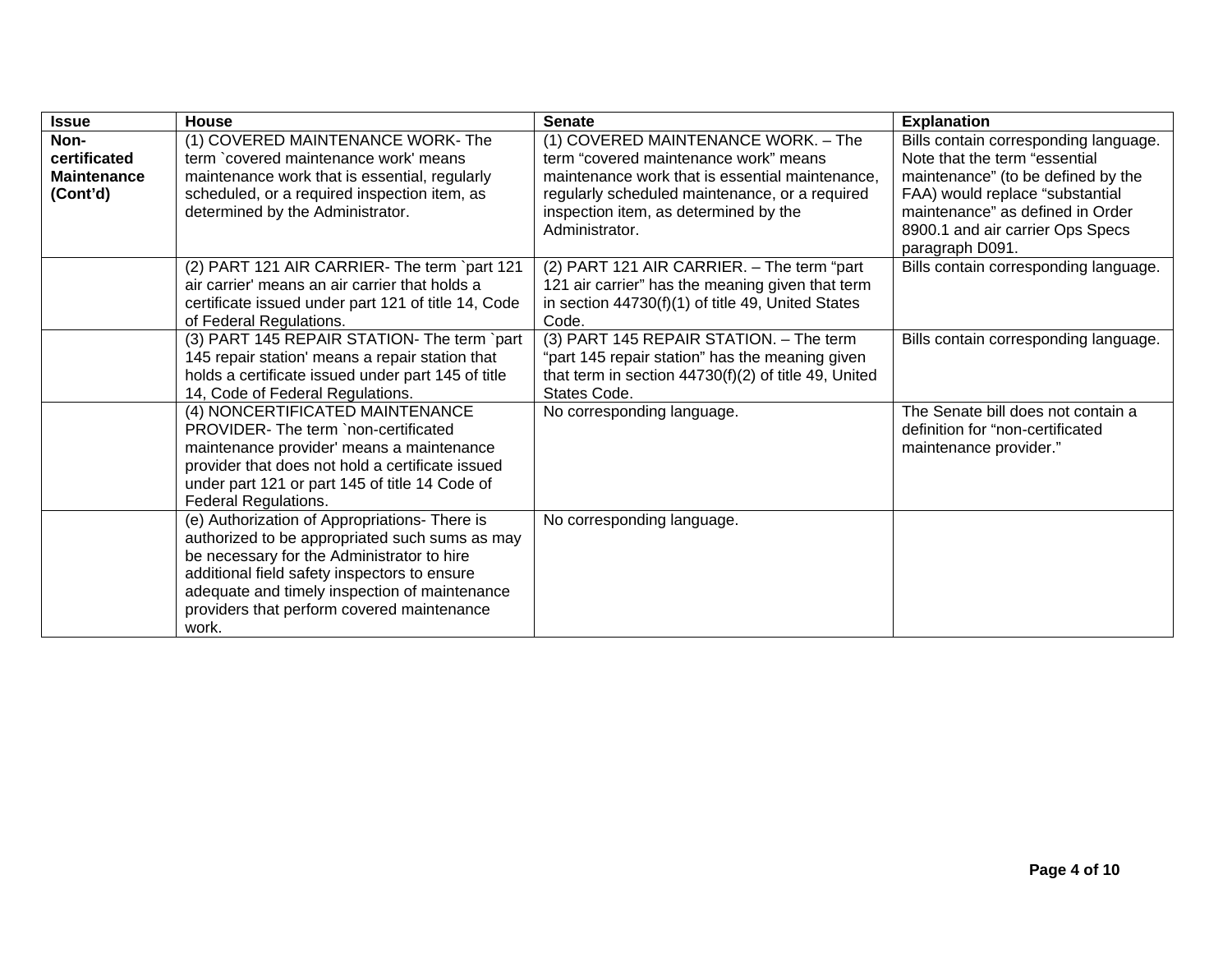| <b>Issue</b>                    | <b>House</b>                                                                               | <b>Senate</b>                                                                                                                                                                                                                                                                                                                                                                | <b>Explanation</b>                                                                                                                                                                                                                                                                                                                                                                                                                                                                                                                                                                                                                                    |
|---------------------------------|--------------------------------------------------------------------------------------------|------------------------------------------------------------------------------------------------------------------------------------------------------------------------------------------------------------------------------------------------------------------------------------------------------------------------------------------------------------------------------|-------------------------------------------------------------------------------------------------------------------------------------------------------------------------------------------------------------------------------------------------------------------------------------------------------------------------------------------------------------------------------------------------------------------------------------------------------------------------------------------------------------------------------------------------------------------------------------------------------------------------------------------------------|
| Inspection of<br>foreign repair | Section 303(a) IN GENERAL. - Chapter 447 is<br>amended by adding at the end the following: | Section 521(a) IN GENERAL. - Chapter 447 is<br>amended by adding at the end the following:                                                                                                                                                                                                                                                                                   | Bills contain corresponding language.<br>Chapter 447 is "Safety Regulation."                                                                                                                                                                                                                                                                                                                                                                                                                                                                                                                                                                          |
| stations                        |                                                                                            |                                                                                                                                                                                                                                                                                                                                                                              | ARSA is concerned that these<br>provisions represent unnecessary<br>micromanagement of the FAA's<br>oversight of repair stations. Given the<br>U.S. civil aviation industry's<br>outstanding safety record, we believe<br>that this is a solution in search of a<br>problem. At best, the Senate<br>language will increase costs to<br>government and the industry; at<br>worst, the House language would<br>violate U.S. treaty obligations and<br>lead to the imposition of trade barriers<br>that will undermine the<br>competiveness of the U.S. aviation<br>industry.                                                                            |
|                                 | No corresponding language.                                                                 | Within 1 year after the date of enactment of the<br>FAA Air Transportation Modernization and Safety<br>Improvement Act the Administrator of the Federal<br>Aviation Administration shall establish and<br>implement a safety assessment system for all<br>part 145 repair stations based on the type,<br>scope, and complexity of work being performed.<br>The system shall- | The Senate bill requires the FAA to<br>create a safety assessment system<br>for all repair stations, foreign and<br>domestic.<br>A safety assessment system would<br>be a critical step for the FAA to<br>implement a risk-based inspection<br>system. The introduction and<br>implementation of such a system was<br>recommended by the Department of<br>Transportation Inspector General.<br>An implementation of a risk-based<br>system is counterintuitive with the<br>requirement in 521(e) of the Senate<br>bill, which requires twice annual<br>inspections of all repair stations, per<br>U.S. obligations under international<br>agreements. |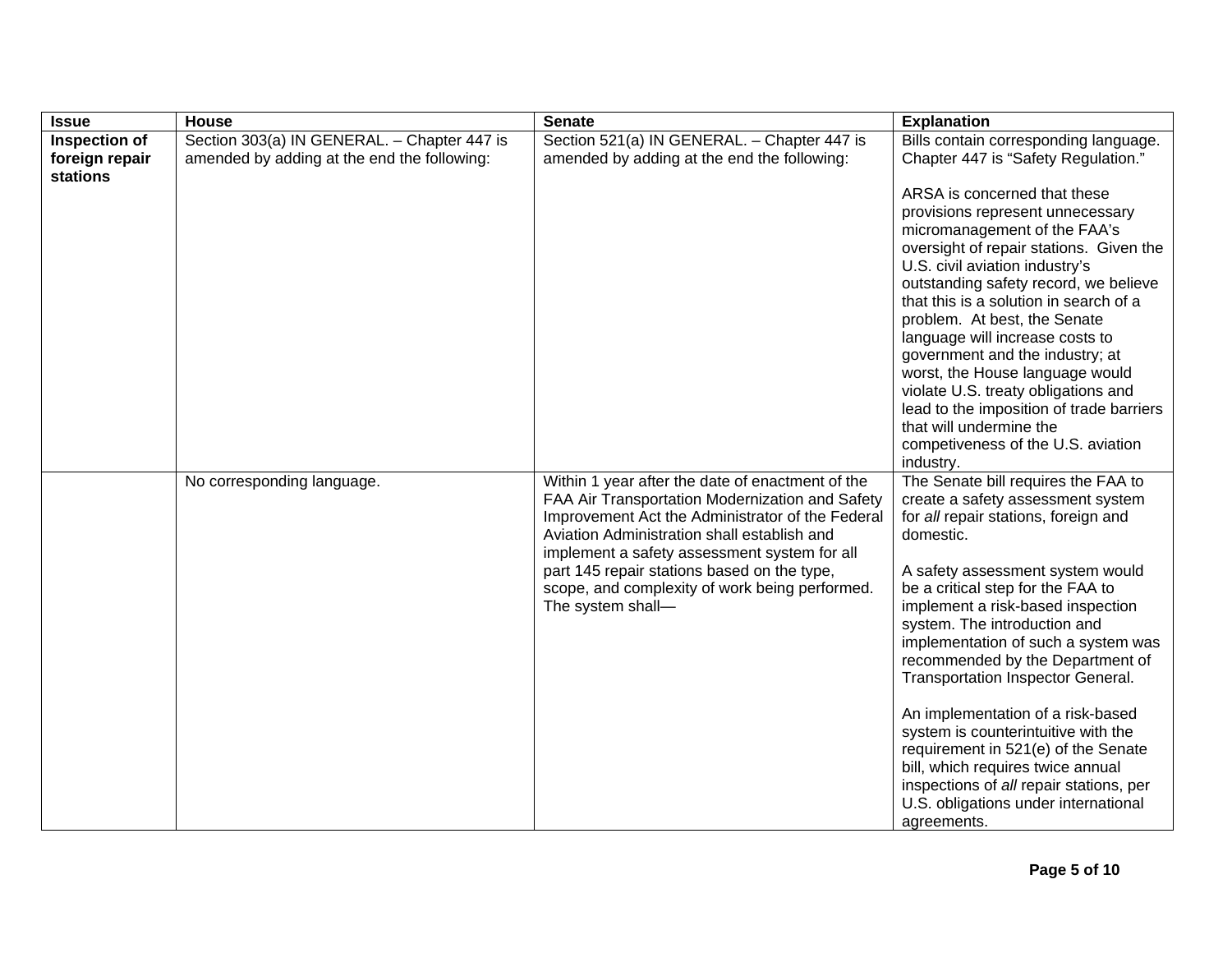| <b>Issue</b>                                            | House                      | <b>Senate</b>                                                                                                                                                                                                                                                                                                                                                                                               | <b>Explanation</b>                                                                                                                |
|---------------------------------------------------------|----------------------------|-------------------------------------------------------------------------------------------------------------------------------------------------------------------------------------------------------------------------------------------------------------------------------------------------------------------------------------------------------------------------------------------------------------|-----------------------------------------------------------------------------------------------------------------------------------|
| Inspection of<br>foreign repair<br>stations<br>(Cont'd) | No corresponding language. | (1) ensure that repair stations outside the United<br>States are subject to appropriate inspections<br>based on identified risk and consistent with<br>existing United States requirements;                                                                                                                                                                                                                 |                                                                                                                                   |
|                                                         | No corresponding language. | (2) consider inspection results and findings<br>submitted by foreign civil aviation authorities<br>operating under a maintenance safety or<br>maintenance implementation agreement with the<br>United States in meeting the requirements of the<br>safety assessment system; and                                                                                                                            |                                                                                                                                   |
|                                                         | No corresponding language. | (3) require all maintenance safety or<br>maintenance implementation agreements to<br>provide an opportunity for the Federal Aviation<br>Administration to conduct independent<br>inspections of covered part 145 repair stations<br>when safety concerns warrant such inspections.                                                                                                                          |                                                                                                                                   |
|                                                         | No corresponding language. | 521(b) NOTICE TO CONGRESS OF<br>NEGOTIATIONS. - The Administrator shall notify<br>the Senate Committee on Commerce, Science,<br>and Transportation and the House of<br>Representatives Committee on Transportation<br>and Infrastructure within 30 days after initiating<br>formal negotiations with foreign government<br>agencies on a new maintenance safety or<br>maintenance implementation agreement. |                                                                                                                                   |
|                                                         | No corresponding language. | 521(c) ANNUAL REPORT. - The Administrator<br>shall publish an annual report on the Federal<br>Aviation Administration's oversight of part 145<br>repair stations and implementation of the safety<br>assessment system required by subsection (a).<br>The report shall $-$                                                                                                                                  | The Senate bill requires the FAA to<br>submit a report on the progress and<br>certain aspects of the safety<br>assessment system. |
|                                                         | No corresponding language. | (1) describe in detail any improvements in the<br>Federal Aviation Administration's ability to<br>identify and track where part 121 air carrier repair<br>work is performed;                                                                                                                                                                                                                                |                                                                                                                                   |
|                                                         | No corresponding language. | (2) include a staffing model to determine the best<br>placement of inspectors and the number of<br>inspectors needed;                                                                                                                                                                                                                                                                                       |                                                                                                                                   |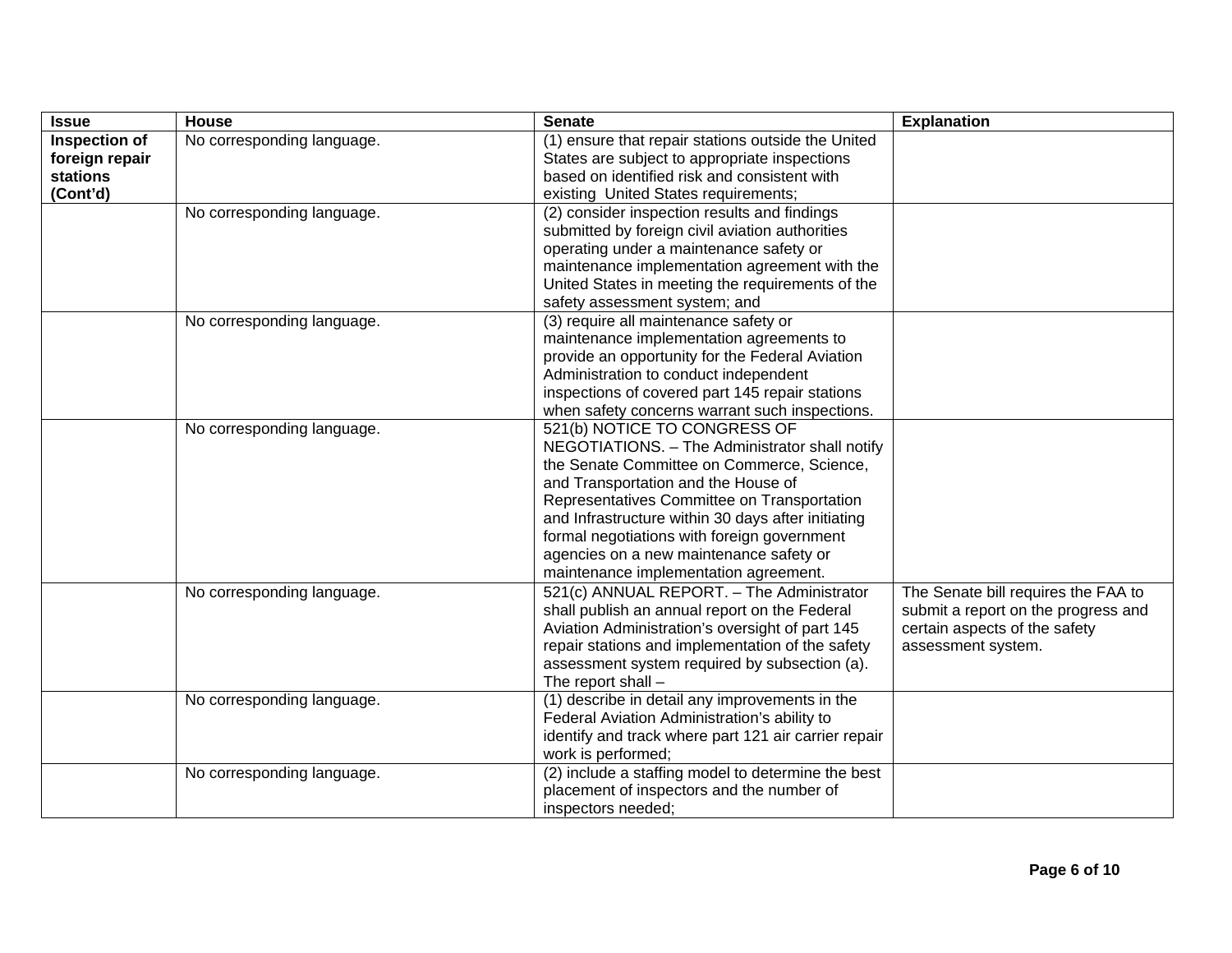| <b>Issue</b>                                                   | House                                                                                                                                                                                                                                                                                                                                                                       | <b>Senate</b>                                                                                                                                                                                                                                                                                      | <b>Explanation</b>                                                                                                                                                                                                                                                                                                                                                                                                                                                                                                                                                                                                                                                                                                                             |
|----------------------------------------------------------------|-----------------------------------------------------------------------------------------------------------------------------------------------------------------------------------------------------------------------------------------------------------------------------------------------------------------------------------------------------------------------------|----------------------------------------------------------------------------------------------------------------------------------------------------------------------------------------------------------------------------------------------------------------------------------------------------|------------------------------------------------------------------------------------------------------------------------------------------------------------------------------------------------------------------------------------------------------------------------------------------------------------------------------------------------------------------------------------------------------------------------------------------------------------------------------------------------------------------------------------------------------------------------------------------------------------------------------------------------------------------------------------------------------------------------------------------------|
| Inspection of<br>foreign repair<br><b>stations</b><br>(cont'd) | No corresponding language.                                                                                                                                                                                                                                                                                                                                                  | (3) describe the training provided to inspectors;<br>and                                                                                                                                                                                                                                           |                                                                                                                                                                                                                                                                                                                                                                                                                                                                                                                                                                                                                                                                                                                                                |
|                                                                | No corresponding language.                                                                                                                                                                                                                                                                                                                                                  | (4) include an assessment of the quality of<br>monitoring and surveillance by the Federal<br>Aviation Administration of work provided by its<br>inspectors and the inspectors of foreign<br>authorities operating under a maintenance safety<br>or implementation agreement.                       |                                                                                                                                                                                                                                                                                                                                                                                                                                                                                                                                                                                                                                                                                                                                                |
|                                                                | (a) In General. - Not later than one year after the<br>date of enactment of this section, and annually<br>thereafter, the Administrator of the Federal<br>Aviation Administration shall-                                                                                                                                                                                    |                                                                                                                                                                                                                                                                                                    |                                                                                                                                                                                                                                                                                                                                                                                                                                                                                                                                                                                                                                                                                                                                                |
|                                                                | (1) submit to Congress a certification that each<br>foreign repair station that is certified by the<br>Administrator under part 145 of title 14, Code of<br>Federal Regulations, and performs work on air<br>carrier aircraft or components has been<br>inspected by safety inspectors of the<br>Administration not fewer than two times in the<br>preceding calendar year; | (e) BIANNUAL INSPECTIONS. - The<br>Administrator shall require part 145 repair<br>stations to be inspected twice each year by FAA<br>safety inspectors, regardless of where the station<br>is located, in a manner consistent with United<br>States obligations under international<br>agreements. | The House bill requires twice annual<br>inspections of all foreign repair<br>stations.<br>The Senate bill requires twice annual<br>inspections of all repair stations, both<br>foreign and domestic.<br>The Senate bill requires the<br>inspections be carried out in a<br>manner consistent with U.S.<br>obligations under international<br>agreements which, at a minimum,<br>should include the bilateral aviation<br>safety agreement with the European<br>Community, World Trade<br>Organization obligations, and Group<br>of Twenty obligations.<br>The Senate bill's inclusion of a twice<br>annual inspection requirement is<br>counter-intuitive with the bill's earlier<br>establishment of a risk-based<br>approach to inspections. |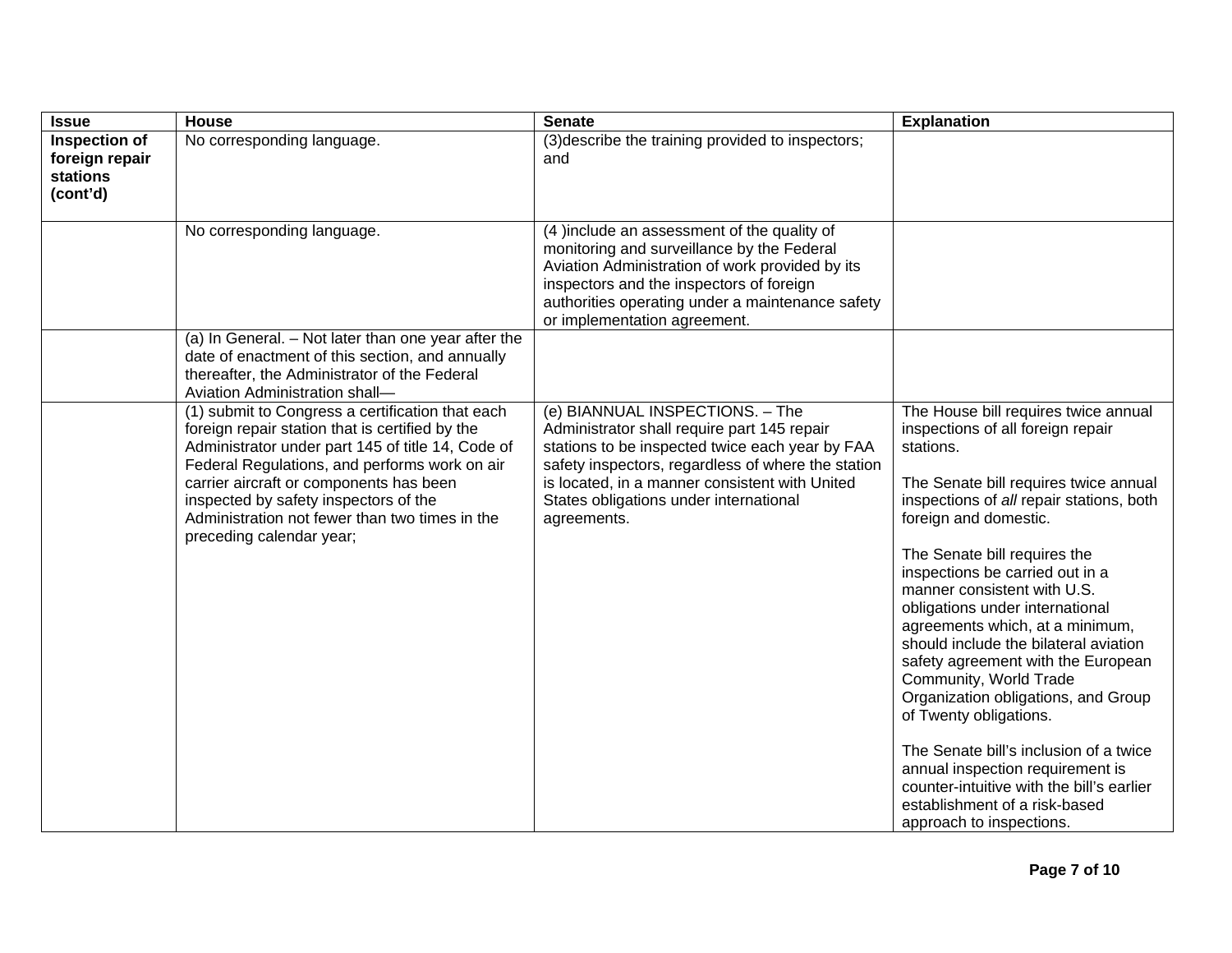| <b>Issue</b>   | <b>House</b>               | <b>Senate</b>                                     | <b>Explanation</b>                  |
|----------------|----------------------------|---------------------------------------------------|-------------------------------------|
| Drug and       |                            | (d) ALCOHOL AND CONTROLLED                        |                                     |
| Alcohol        |                            | SUBSTANCE TESTING PROGRAM                         |                                     |
| <b>Testing</b> |                            | <b>REQUIREMENTS-</b>                              |                                     |
|                | No corresponding language. | (1) IN GENERAL. - The Secretaries of State and    | The International Civil Aviation    |
|                |                            | Transportation jointly shall request the          | Organization (ICAO) currently       |
|                |                            | governments of foreign countries that are         | recommends drug and alcohol testing |
|                |                            | members of the International Civil Aviation       | of safety-sensitive employees, but  |
|                |                            | Organization to establish international standards | does not require testing. ARSA      |
|                |                            | for alcohol and controlled substances testing of  | supports working through ICAO for   |
|                |                            | persons that perform safety sensitive             | any broad changes to the aviation   |
|                |                            | maintenance functions upon commercial air         | industry.                           |
|                |                            | carrier aircraft.                                 |                                     |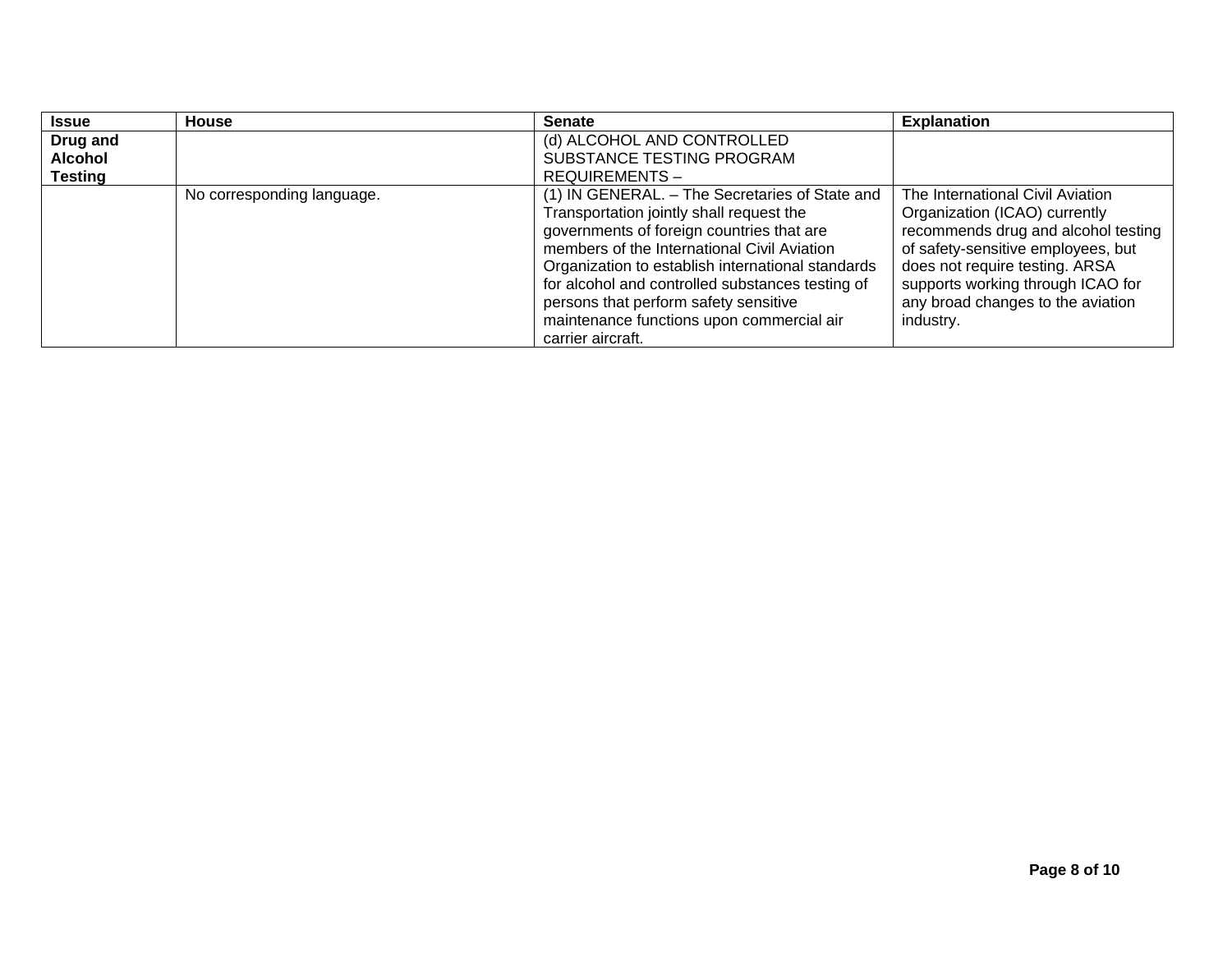| <b>Issue</b>   | <b>House</b>                                                        | <b>Senate</b>                                                                          | <b>Explanation</b>                                                         |
|----------------|---------------------------------------------------------------------|----------------------------------------------------------------------------------------|----------------------------------------------------------------------------|
| Drug and       | (2) modify the certification requirements under                     | (2) APPLICATION TO PART 121 AIRCRAFT                                                   | The House bill requires individuals                                        |
| <b>Alcohol</b> | such part to include testing for the use of alcohol                 | WORK. - Within one year after the date of                                              | performing a safety-sensitive function                                     |
| <b>Testing</b> | or a controlled substance in accordance with                        | enactment, the Administrator shall promulgate a                                        | at foreign repair stations to be                                           |
| (Cont'd)       | section 45102 of any individual performing a                        | proposed rule requiring that all part 145 repair                                       | included in the Department of                                              |
|                | safety-sensitive function at a foreign aircraft                     | station employees responsible for safety-                                              | Transportation's (DOT) drug and                                            |
|                | repair station, including an individual working at a                | sensitive functions on part 121 air carrier aircraft                                   | alcohol testing program. The bill                                          |
|                | station of a third-party with whom an air carrier                   | are subject to an alcohol and controlled                                               | contains no language addressing the                                        |
|                | contracts to perform work on air carrier aircraft or<br>components; | substance testing program determined<br>acceptable by the Administrator and consistent | legal impediments in certain foreign<br>countries to implementation of the |
|                |                                                                     | with the applicable laws of the country in which                                       | DOT testing procedures. In addition,                                       |
|                |                                                                     | the repair station is located.                                                         | the bill does not address the logistics                                    |
|                |                                                                     |                                                                                        | of implementing such a requirement                                         |
|                |                                                                     |                                                                                        | (i.e., transportation of samples to                                        |
|                |                                                                     |                                                                                        | DOT approved test facilities).                                             |
|                |                                                                     |                                                                                        |                                                                            |
|                |                                                                     |                                                                                        | The Senate bill requires the FAA to                                        |
|                |                                                                     |                                                                                        | issue a proposed rule requiring that                                       |
|                |                                                                     |                                                                                        | all part 145 repair station employees                                      |
|                |                                                                     |                                                                                        | responsible for safety-sensitive<br>functions on part 121 air carrier      |
|                |                                                                     |                                                                                        | aircraft are subject to a drug and                                         |
|                |                                                                     |                                                                                        | alcohol program acceptable to the                                          |
|                |                                                                     |                                                                                        | Administrator.                                                             |
|                |                                                                     |                                                                                        |                                                                            |
|                |                                                                     |                                                                                        | The Senate language does not                                               |
|                |                                                                     |                                                                                        | require that individuals be subject to                                     |
|                |                                                                     |                                                                                        | the DOT drug and alcohol testing                                           |
|                |                                                                     |                                                                                        | program.                                                                   |
|                |                                                                     |                                                                                        | In addition, the Senate language                                           |
|                |                                                                     |                                                                                        | respects the applicable laws of the                                        |
|                |                                                                     |                                                                                        | country in which a repair station is                                       |
|                |                                                                     |                                                                                        | located when determining if the                                            |
|                |                                                                     |                                                                                        | facility's drug and alcohol testing                                        |
|                |                                                                     |                                                                                        | program is acceptable.                                                     |